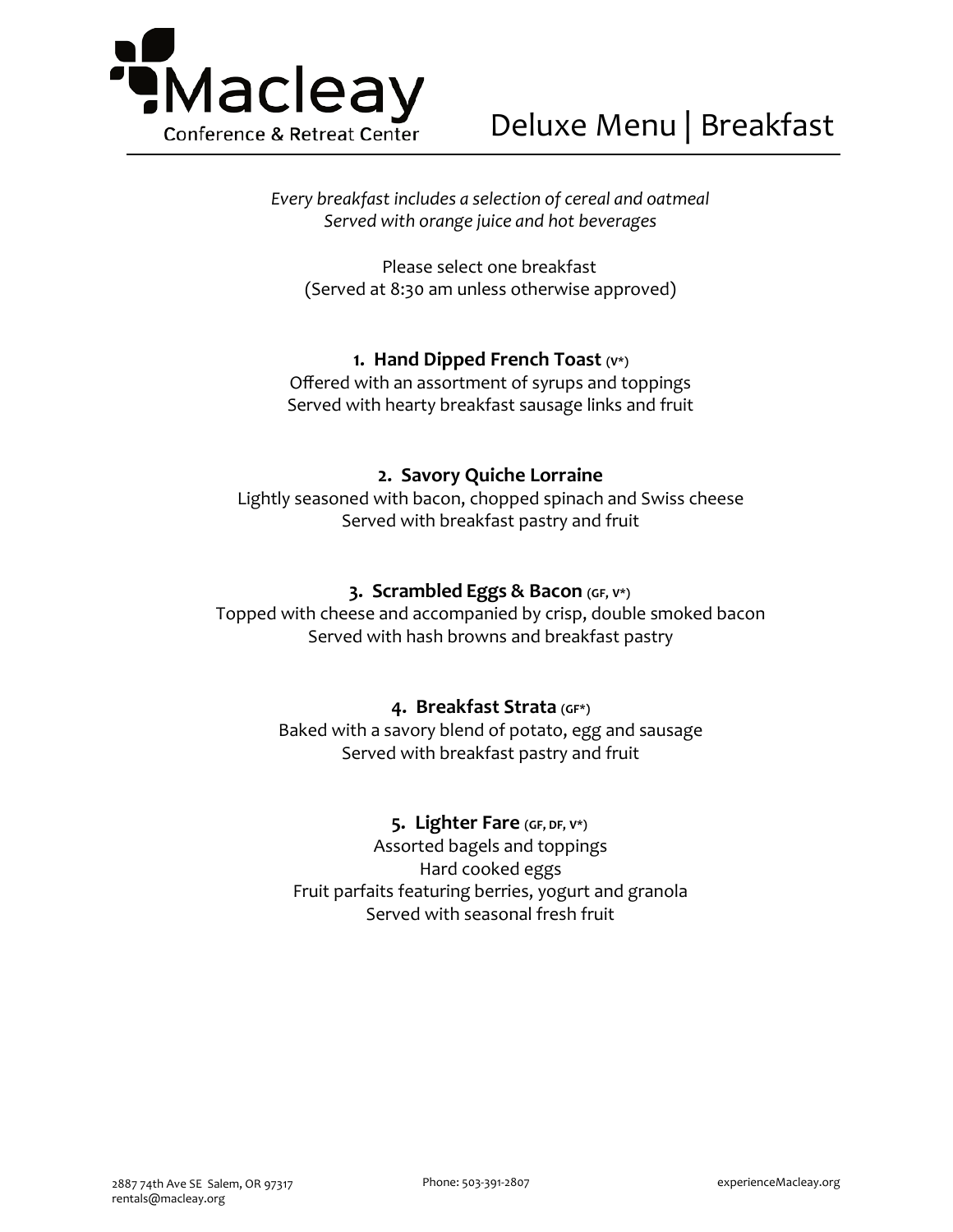

## *Please allow for an additional \$4 per guest*

(Brunch will be served at 10:00 am unless otherwise approved)

## **Savory Quiche Lorraine**

Lightly seasoned with bacon, chopped spinach and Swiss cheese

**Flaky Croissants, Accompanied by assorted meats and cheeses** 

**Yogurt Cups**

**Seasonal Fresh Fruit** 

**Sausage Links** 

**Breakfast Pastry** 

**Selection of Cereal** 

**Oatmeal**

**Orange Juice**

**Hot Beverages**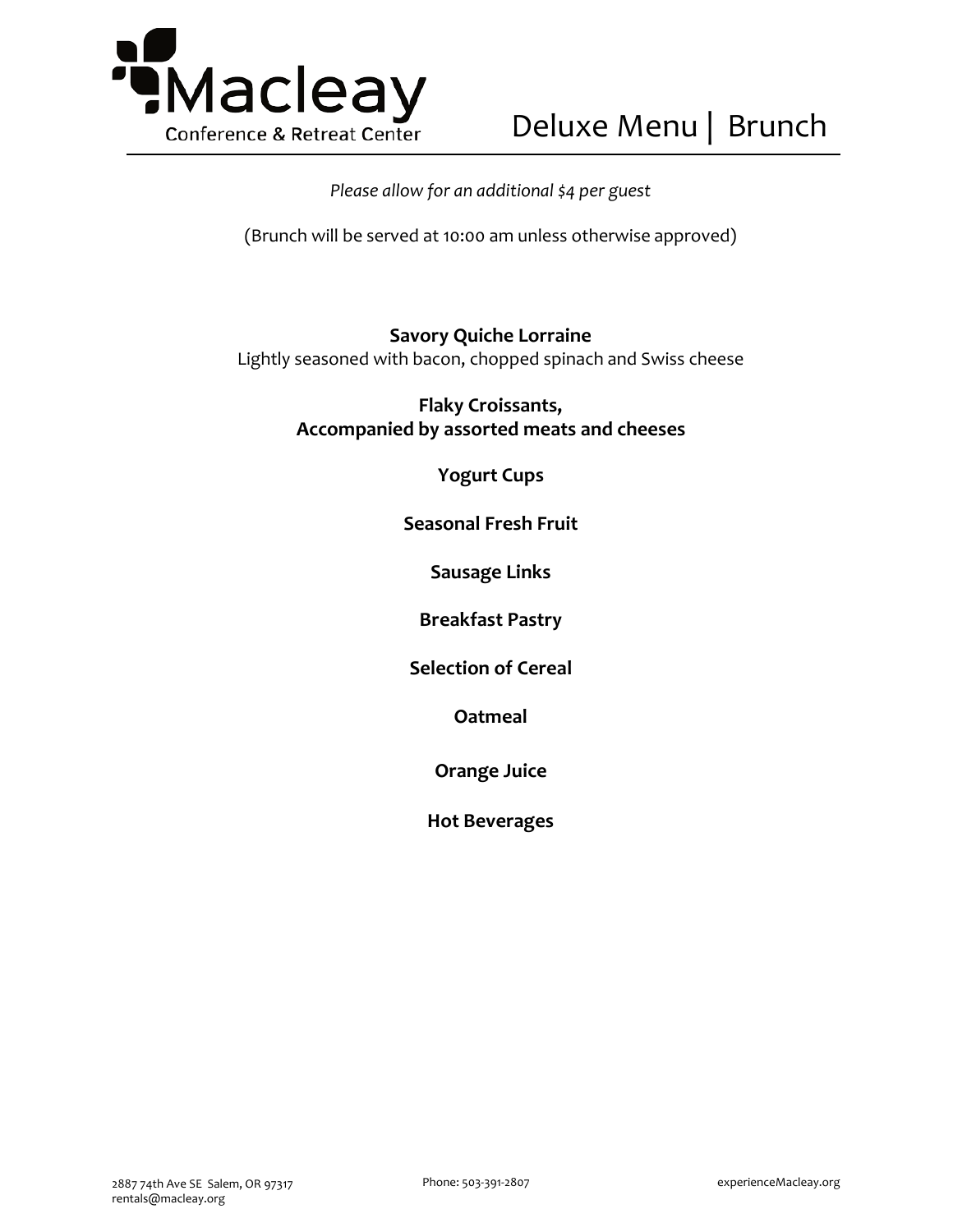

*Every lunch includes a selected dessert Served with cold and hot beverages*

Please select one lunch and one dessert (Served at 12:30 pm unless otherwise approved)

## **1. Taco Salad Bar (GF, DF,V\*)**

Green salad served on crispy tortilla chips, with seasoned taco meat, Mexican bean medley and assorted toppings

## **2. Gourmet Deli Sandwich**

Gourmet deli sandwich, filled with meat, cheese, lettuce and sliced tomato Served with chips and pasta salad, and accompanied by a fruit tray *\*\*\*Also available as a boxed lunch.*

## **3. Curried Chicken Salad Croissant Sandwich**

Flaky croissant topped with curried chicken salad and leaf lettuce Served with a green salad and potato chips

## **4. Loaded Potato Soup (V\*)**

Loaded Potato Soup Served with fresh baked rolls, a ham and cheese platter, and a vegetable tray with dip

## **5. Chicken & Wild Rice Soup (GF,DF\*)**

Chicken & Wild Rice Soup Served with fresh baked rolls, a meat and cheese platter, and a vegetable tray with dip

## **6. Chef Salad (GF, DF, V\*)**

Traditional Chef Salad, topped with fresh vegetables, Hard cooked eggs, and meats and cheeses Served with seasoned bread sticks and accompanied by a fruit tray

## **Lunch Desserts**

**Double Fudge Brownies | Raspberry Jam Bars Gourmet Cookies (Chocolate Chip and/or GF Peanut Butter)**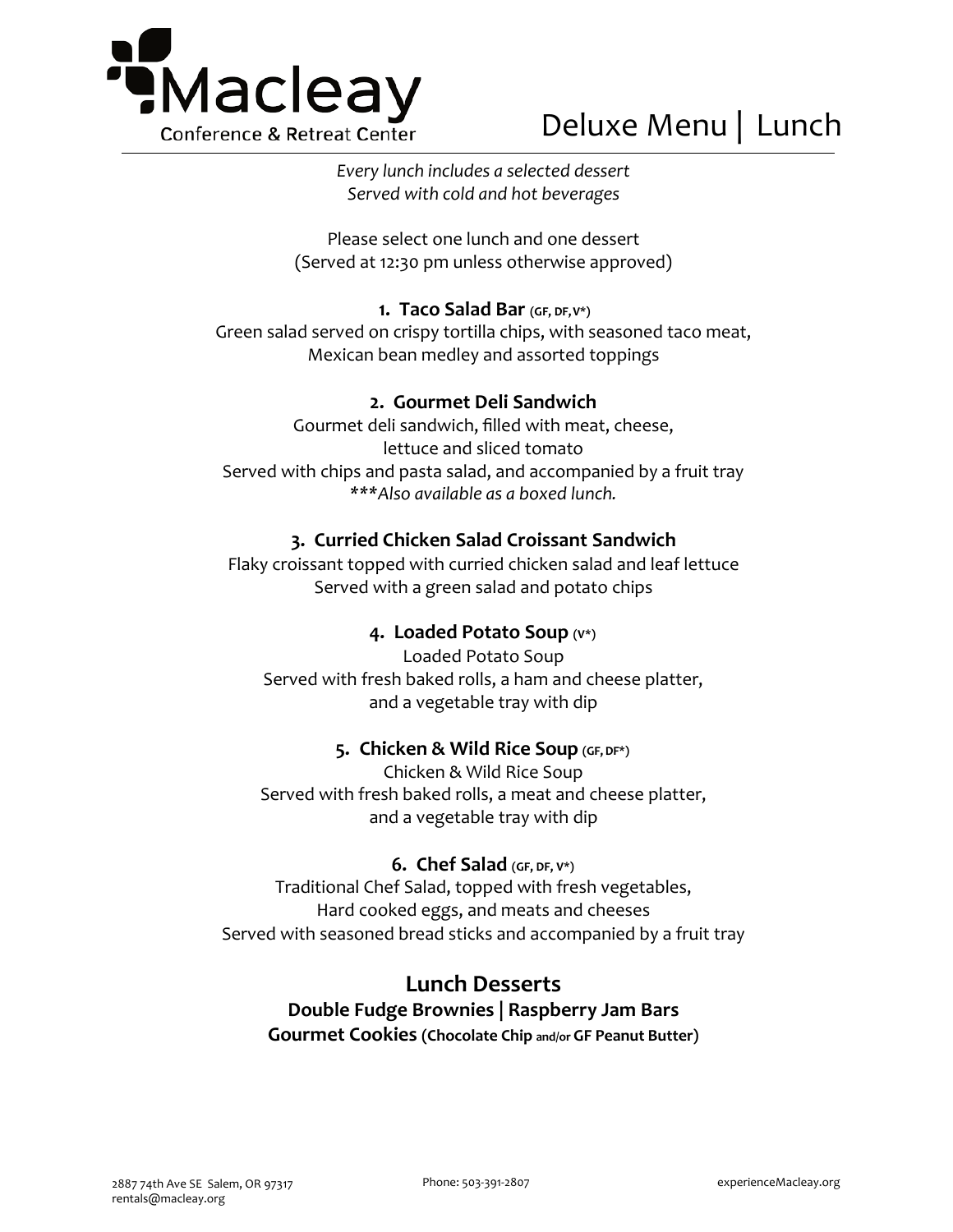

*Every dinner includes a selected dessert Served with cold and hot beverages*

Please select one dinner and one dessert (Served at 5:30 pm (*6:30 pm on Friday*), unless otherwise approved)

## **1. Roast Beef (GF, DF\*)**

*(Saturday Only)* Hand carved, slow roasted beef Served with gourmet mashed potatoes and accompanied by a green salad, hot vegetable, dinner rolls & creamy horseradish sauce

## **2. Chicken Marsala (GF, DF\*)**

Chicken breast topped with a sweet Marsala wine and mushroom sauce Served with an aromatic rice pilaf and accompanied by a green salad, hot vegetable and dinner rolls

## **3. Tuscan Chicken (V\*)**

Chicken breast topped with a creamy Alfredo sauce, accented with fresh basil and tomato Served with buttered noodles and accompanied by a green salad, hot vegetables and herbed bread stick

## **4. Elegant Lasagna (V\*)**

Homemade lasagna with slow simmered meat sauce and four cheeses Served with garlic toast and accompanied by a green salad and hot vegetable

## **5. Apricot Glazed Pork Tenderloin**

Roasted pork tenderloin with an apricot glaze Served with couscous and accompanied by a green salad, hot vegetable and dinner rolls

## **6. Herb Marinated Grilled Chicken Breast (GF, DF\*)**

Herb marinated grilled chicken breast Served with rosemary roasted red potatoes and accompanied by a green salad, hot vegetable and dinner rolls